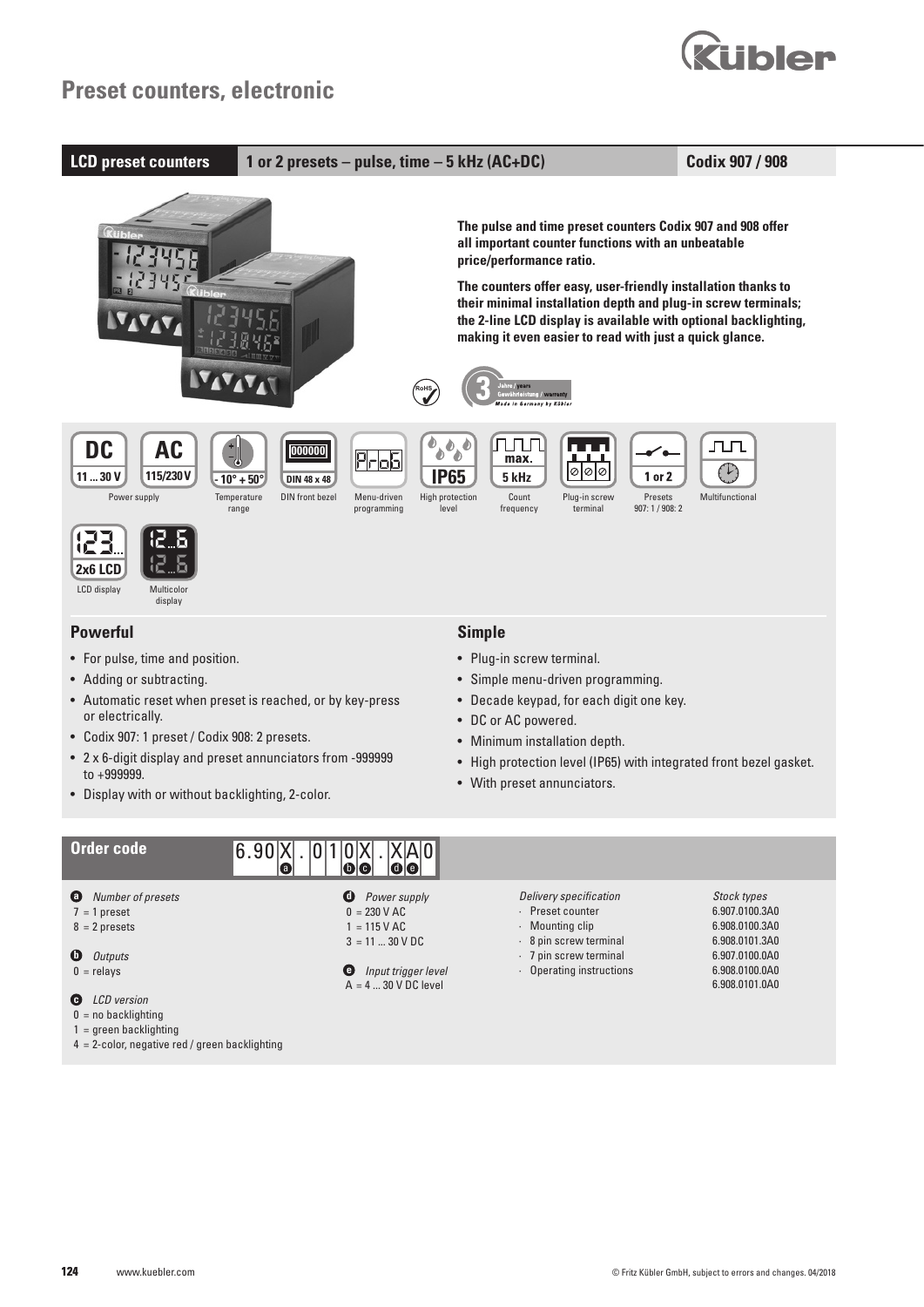

# **Preset counters, electronic**

| <b>LCD preset counters</b><br>1 or 2 presets $-$ pulse, time $-5$ kHz (AC+DC)                                      |                                                                                                                                                 |                          | Codix 907 / 908        |
|--------------------------------------------------------------------------------------------------------------------|-------------------------------------------------------------------------------------------------------------------------------------------------|--------------------------|------------------------|
| <b>Accessories</b>                                                                                                 | Dimensions in mm [inch]                                                                                                                         |                          | Order no.              |
| Adapter front bezel, 55 x 55 [2.17 x 2.17]                                                                         | for cut-out 50 x 50 [1.97 x 1.97] to cut-out 45 x 45 [1.77 x 1.77]<br>with clip mounting for counters 48 x 48 [1.89 x 1.89]                     | black                    | T008853                |
|                                                                                                                    | Gasket 58 x 58 [2.28 x 2.28], for cut-out 50.2 x 50.2 [1.98 x 1.98]                                                                             |                          | N511004                |
| Adapter front bezel, 60 x 75 [2.36 x 2.95]                                                                         | for cut-out 50 x 50 [1.97 x 1.97] to cut-out 45 x 45 [1.77 x 1.77]<br>with screw mounting for counters 48 x 48 [1.89 x 1.89]                    | black                    | <b>T008860</b>         |
|                                                                                                                    | Gasket 60 x 75 [2.36 x 2.95] for cut-out 50 x 50 [1.97 x 1.97]                                                                                  |                          | N511020                |
| Adapter front bezel, 72 x 72 [2.83 x 2.83]                                                                         | for cut-out 68 x 68 [2.68 x 2.68] to cut-out 45 x 45 [1.77 x 1.77]<br>(Mating clip T009420 must be ordered separately)                          | black<br>mating clip     | T008177<br>T009420     |
| Sealing cover type K2, IP65                                                                                        | suitable for front bezel 75 x 60 [2.95 x 2.36]<br>with screw mounting                                                                           | transparent/black        | G008303                |
| <b>Transparent cover, IP65</b>                                                                                     | for cut-out 50 x 50 [1.97 x 1.97], with screw mounting for counters with<br>cut-out 45 x 45 [1.77 x 1.77] and front bezel 48 x 48 [1.89 x 1.89] | lockable<br>key lockable | G008143<br>G008153     |
| <b>Mounting frame</b><br>with cut-out 50 x 50 [2.36 x 2.36]<br>via separate adapter also for 45 x 45 [1.77 x 1.77] | for snap-on mounting on 35 [1.38] top-hat DIN rail,<br>for counters 48 x 48 [1.89 x 1.89], 53 x 53 [2.09 x 2.09]<br>and 55 x 55 [2.17 x 2.17]   | chromated                | G300003                |
| <b>Replacement parts</b>                                                                                           |                                                                                                                                                 |                          | Order no.              |
| 8-pin connector<br>7-pin connector                                                                                 | 1  8, pitch 3.81<br>9  15 (for 923 / 924), pitch 5.08                                                                                           |                          | N100498<br>N100548u002 |

Suitable gaskets, other accessories and installation examples for optional accessories can be found in chapter Accessories or in the Accessories section under: www.kuebler.com/accessories.

**Electrical characteristics**

## **Technical data**

| <b>General technical data</b>                             |                                                                                                                                                                                                                                        |  |  |  |
|-----------------------------------------------------------|----------------------------------------------------------------------------------------------------------------------------------------------------------------------------------------------------------------------------------------|--|--|--|
| <b>Display</b><br>standard<br>2-color                     | 2 line 2 x 6 digits LCD display<br>upper line 9 mm [0.35"],<br>lower line 7 mm [0.28"],<br>special sign 2 mm high [0.079"]<br>positive green with<br>optional backlighting<br>upper line:<br>negative, red backlighting<br>lower line: |  |  |  |
|                                                           | negative, green backlighting                                                                                                                                                                                                           |  |  |  |
| <b>Operating temperature</b>                              | $-10^{\circ}$ C $+50^{\circ}$ C [+14°F  +122°F]<br>(non-condensing)                                                                                                                                                                    |  |  |  |
| <b>Storage temperature</b>                                | $-25^{\circ}$ C $+75^{\circ}$ C [ $-13^{\circ}$ F $+167^{\circ}$ F]                                                                                                                                                                    |  |  |  |
| <b>Humidity</b><br>at $+40^{\circ}$ C [+104 $^{\circ}$ F] | RH 93 % (non-condensing)                                                                                                                                                                                                               |  |  |  |
| <b>Altitude</b>                                           | up to 2000 m [6562']                                                                                                                                                                                                                   |  |  |  |

| Sensor power supply             | AC               | 115/230 V, ±10 %, 50/60 Hz,    |
|---------------------------------|------------------|--------------------------------|
|                                 |                  | max. 6.5 VA                    |
|                                 | DC.              | 11  30 V, max. 4 W             |
| <b>External fuse protection</b> | 230 V AC         | T 0.1 A                        |
|                                 | 115 V AC         | T 0.125 A                      |
|                                 | $1130$ V DC      | $T$ 0.2 A                      |
| <b>Data retention</b>           |                  | > 10 years, EEPROM             |
| Input modes                     | pulse counter    | cnt.dir, up.dn, quad           |
|                                 | timer            | FrErun, InpA.InpB., InpB.InpB. |
| Sensor power supply             | AC supply        | 24 V DC -40/+15 %,             |
|                                 |                  | 50 mA at 230 V AC,             |
|                                 |                  | 40 mA at 115 V AC              |
|                                 | DC supply        | max. 50 <sub>m</sub> A         |
|                                 |                  | external power supply is       |
|                                 |                  | connected through              |
| <b>EMC</b> standards            |                  | EN 55011 class B,              |
|                                 |                  | EN 61000-6-2, EN 61000-6-3,    |
|                                 |                  | EN 61326-1                     |
| <b>Device safety</b>            | designed to      | <b>EN61010 part 1</b>          |
|                                 | protection class | $\mathfrak{p}$                 |
|                                 | application area | pollution level 2              |

| <b>Mechanical characteristics</b> |  |                                                                          |  |
|-----------------------------------|--|--------------------------------------------------------------------------|--|
| <b>Protection</b>                 |  | IP65 (front side)                                                        |  |
| Weight                            |  | AC version approx. 250 q [8.82 oz]<br>DC version approx. 150 q [5.29 oz] |  |